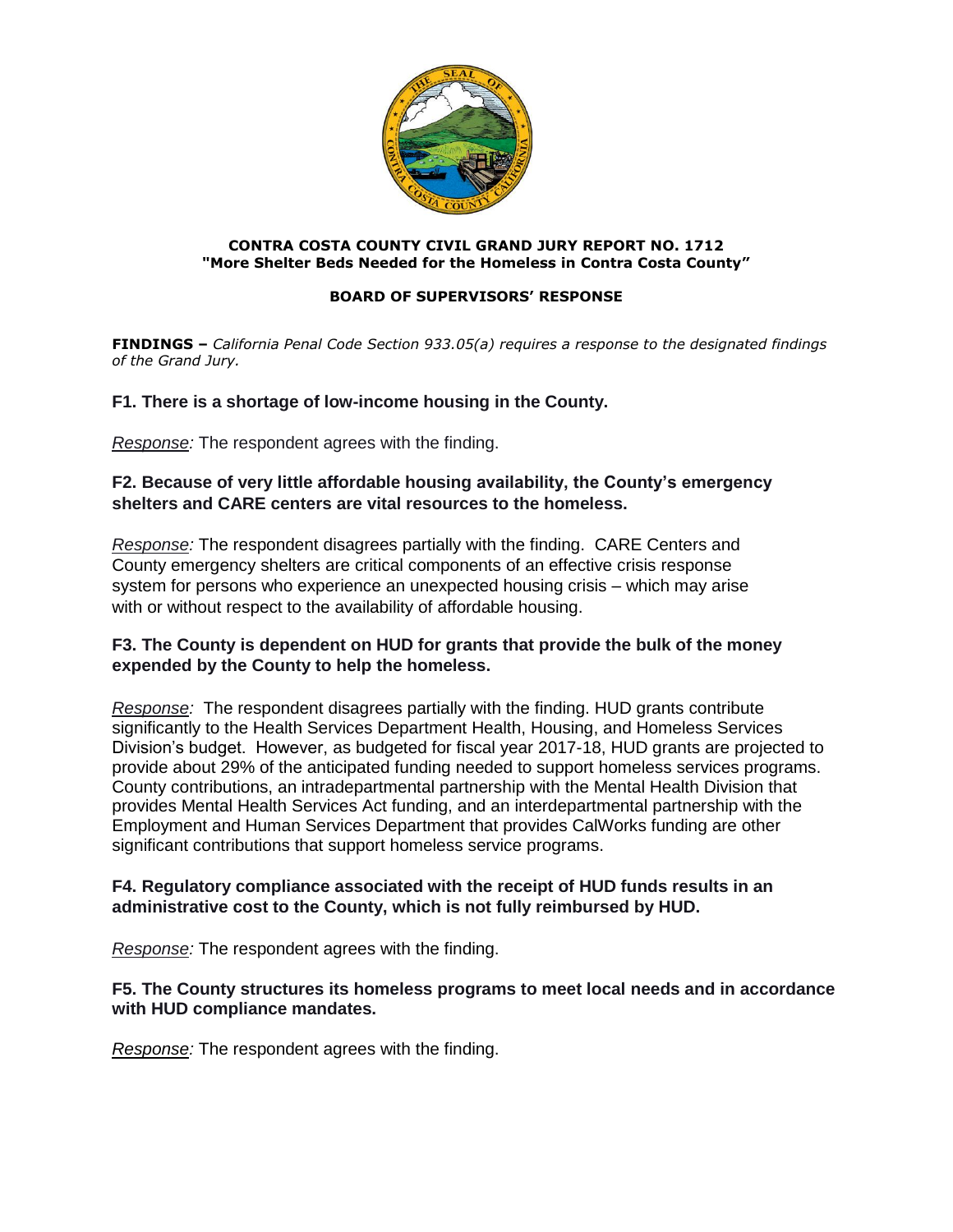#### **F6. East County lacks an emergency shelter that is operated by the County.**

*Response:* The respondent agrees with the finding.

#### **F7. East County has a CARE center that is run by a non-profit.**

*Response:* The respondent disagrees wholly with the finding. An East County CARE Center has not been established.

#### **F8. West County has an emergency shelter that is operated by the County.**

*Response:* The respondent agrees with the finding.

#### **F9. West County lacks a CARE center that is operated by the County.**

*Response:* The respondent agrees with the finding. The CARE Center in West County is operated by a non-profit agency.

#### **F10. Central County has an emergency shelter that is operated by the County.**

*Response:* The respondent agrees with the finding.

#### **F11. Central County has a CARE center that is operated by the County.**

*Response:* The respondent disagrees wholly with the finding. The Central County CARE Center is operated by a non-profit agency.

#### **F12. Caring for the homeless is expensive; reducing these costs through better shelter and primary medical care could provide savings.**

*Response:* The respondent disagrees partially with the finding. Providing short-term interventions such as shelter or emergency health care services for those experiencing chronic homelessness is expensive. Reducing these costs through long-term solutions such as permanent supportive housing, that includes primary medical care, could provide a savings.

#### **F13. Better shelter and primary medical care could reduce the costs associated with caring for the homeless.**

*Response:* The respondent disagrees partially with the finding. Permanent housing with supportive services could reduce the costs associated with providing care for persons experiencing homelessness.

#### **F14. Recently implemented Coordinated Entry helps improve the coordination of homeless services.**

*Response:* The respondent agrees with the finding.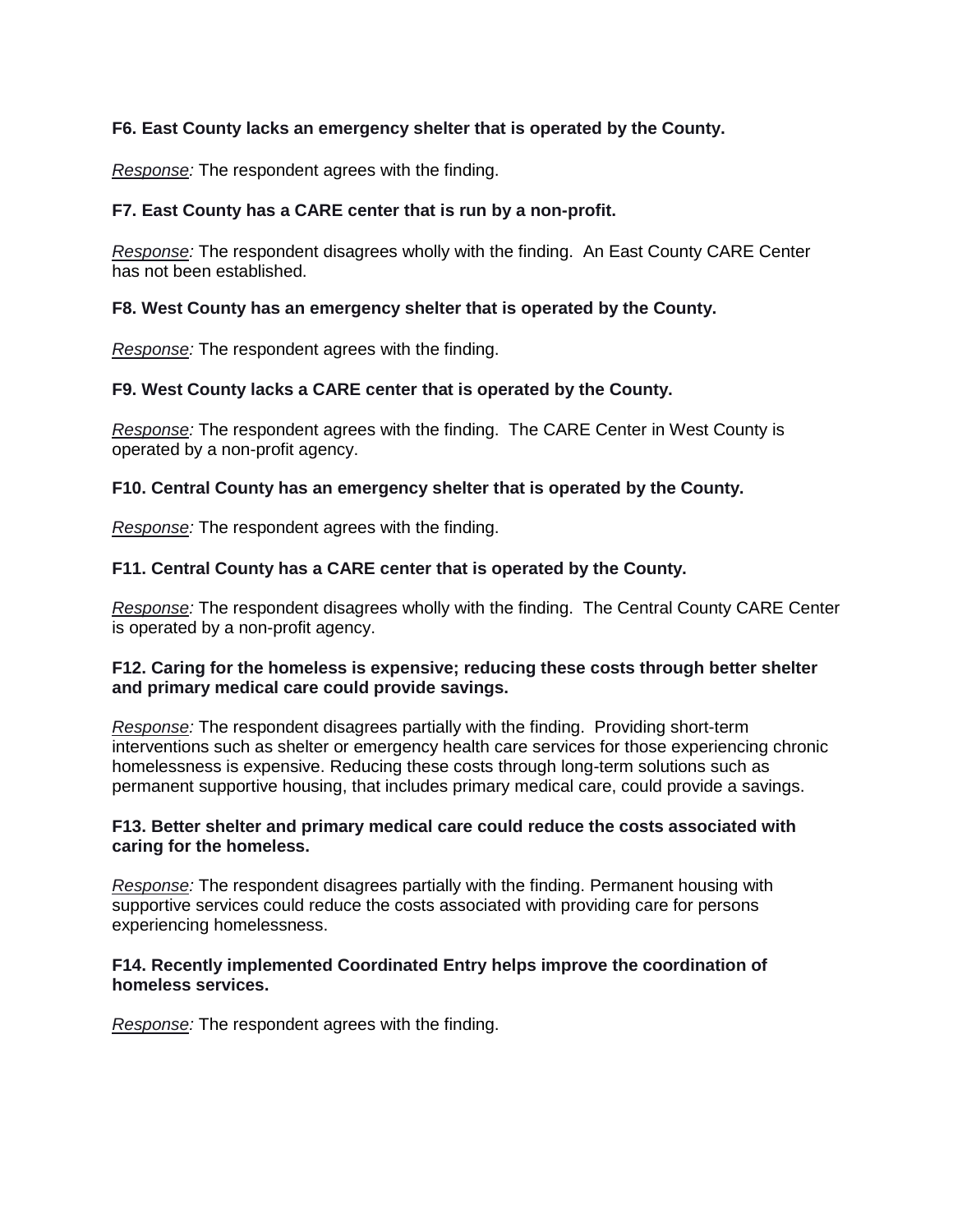#### **F15. Through its new Health, Housing, and Homeless Services division, Health Services is the responsible County department for reducing homelessness.**

*Response:* The respondent agrees with the finding.

#### **F16. The recently implemented Coordinated Entry helps homeless people obtain services they need.**

*Response:* The respondent agrees with the finding.

#### **F17. The success of Coordinated Entry is partly dependent upon the creation of more County-operated emergency shelters and beds.**

*Response:* The respondent disagrees partially with the finding. The success of Coordinated Entry not only relies on the expansion of short-term shelter beds, but also on increasing the availability of permanent housing that is affordable.

#### **F18. The County's CORE Outreach dispatch may be called by police departments to help the homeless obtain services instead of other costly alternatives such as taking them to emergency room or, in some cases, arresting them.**

*Response:* The respondent disagrees partially with the finding. Police departments may reach CORE outreach dispatch through 211, instead of other costly alternatives such as emergency medical services or arrest and/or detention.

#### **F19. The County funds CORE teams and a central dispatch to facilitate coordination of services for the homeless.**

*Response:* The respondent disagrees partially with the finding. The cities of Martinez, Pleasant Hill, Walnut Creek, and Concord also provide funding for the CORE teams, as well as the Community Development Block Grant entitlement jurisdictions of Pittsburg and Antioch. Additionally, Sutter Health community benefit program has invested in CORE outreach teams. These partnerships strengthen the County's ability to create and maintain this resource in the community.

#### **F20. The lack of enough overnight shelter beds may prevent the Coordinated Entry CARE Centers and CORE Outreach teams from being as effective as they otherwise could be.**

*Response:* The respondent disagrees partially with the finding. Lack of shelter capacity, as well as, the lack of availability of affordable, permanent housing can impact the effectiveness of the CARE Center and CORE outreach teams.

#### **F21. Shelter Inc. has an existing master lease program that has been effective in creating more housing for those who are homeless or at risk of becoming homeless.**

*Response:* The respondent agrees with the finding.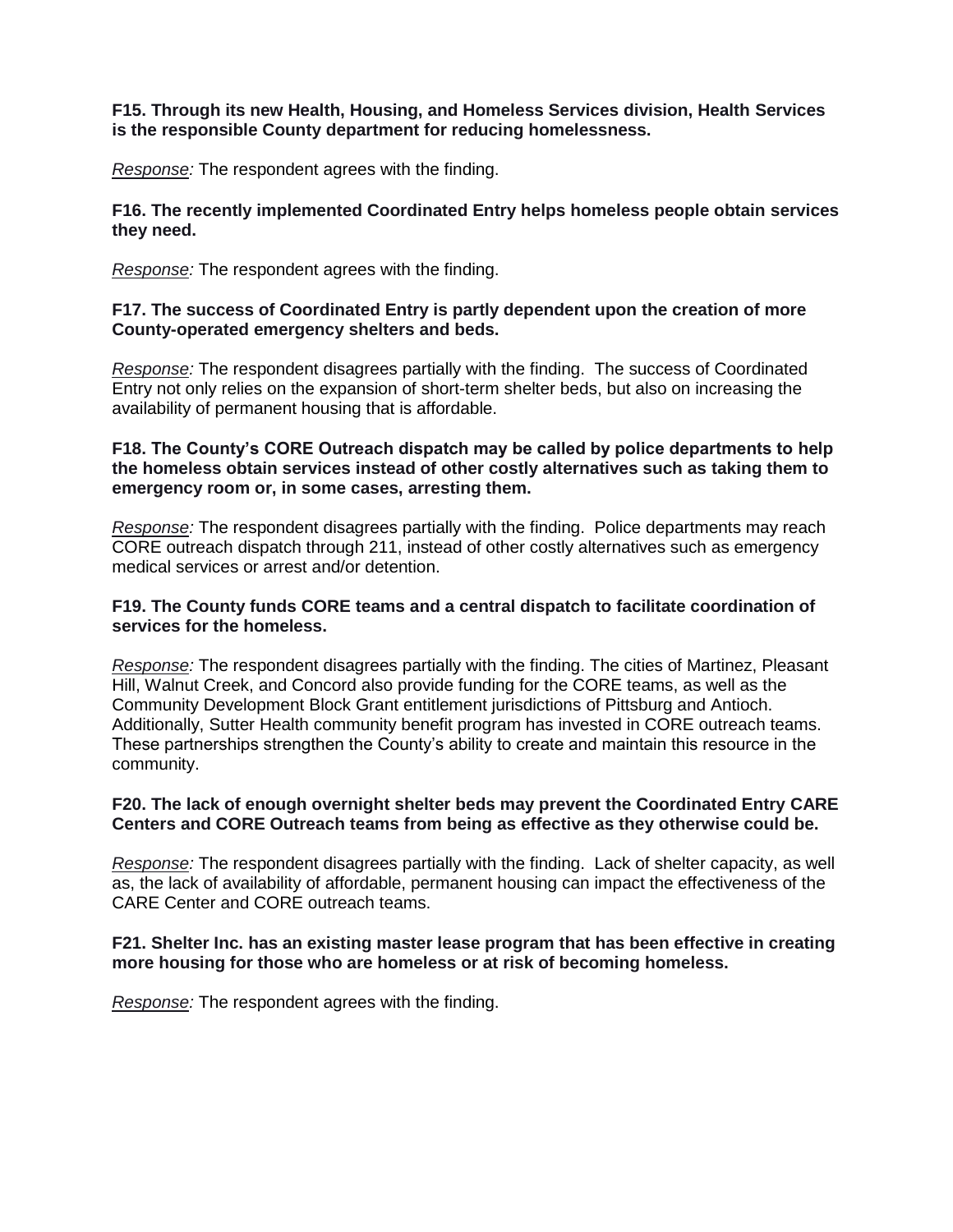**F22. There are increasing numbers of homeless seniors in the County.** *Response:* The respondent agrees with the finding.

#### **F23. Existing County-operated emergency shelters are not prepared to handle frail seniors, who may not be able to take care of themselves, for example seniors with dementia or those who are unable to take care of activities of daily living.**

*Response:* The respondent disagrees partially with the finding. The County operated shelters are equipped to only support persons capable of self-care, regardless of age. For homeless individuals who may need short-term recuperative care after being discharged from the hospital, the County operated Respite Shelter, supported by a full-time nurse, is available.

#### **F24. There are a wide variety of innovative experiments throughout the nation that may be feasible for implementation in the County.**

*Response:* The respondent agrees with the finding.

**RECOMMENDATIONS** - California Penal Code Section 933.05(b) requires a response to the designated recommendations of the Grand Jury.

#### **R1. The County Board of Supervisors (BOS) should consider instructing the Health Services Department to create and present a proposal outlining the cost of opening and running a shelter with emergency beds in East County.**

*Response:* This recommendation will not be implemented because it is not warranted. The County is aware of the costs of operating a County shelter, as it operates four shelter facilities throughout Central and West County. The cost of an East County facility would not vary significantly. However, the County is not the only entity that can provide shelter services in Contra Costa and values public/private partnerships with community-based agencies that operate shelter services in the community.

#### **R2. The BOS should consider finding a funding source to create and maintain a Countyoperated shelter in East County.**

*Response:* The recommendation will not be implemented because it is not warranted. The County wholly funds the Don Brown Shelter in East County that is operated by the non-profit organization, Anka Behavioral Health. The Don Brown Shelter will soon expand its capacity from 20 beds to 32 beds.

#### **R3. The BOS should consider finding a funding source to create and maintain a County-operated CARE center in East County.**

*Response:* This recommendation will not be implemented because it is not warranted. A funding source has already been identified to create and maintain a CARE Center in East County. The East County CARE center will be operated by a non-profit agency in line with other CARE centers operated by CBO's within the continuum of care.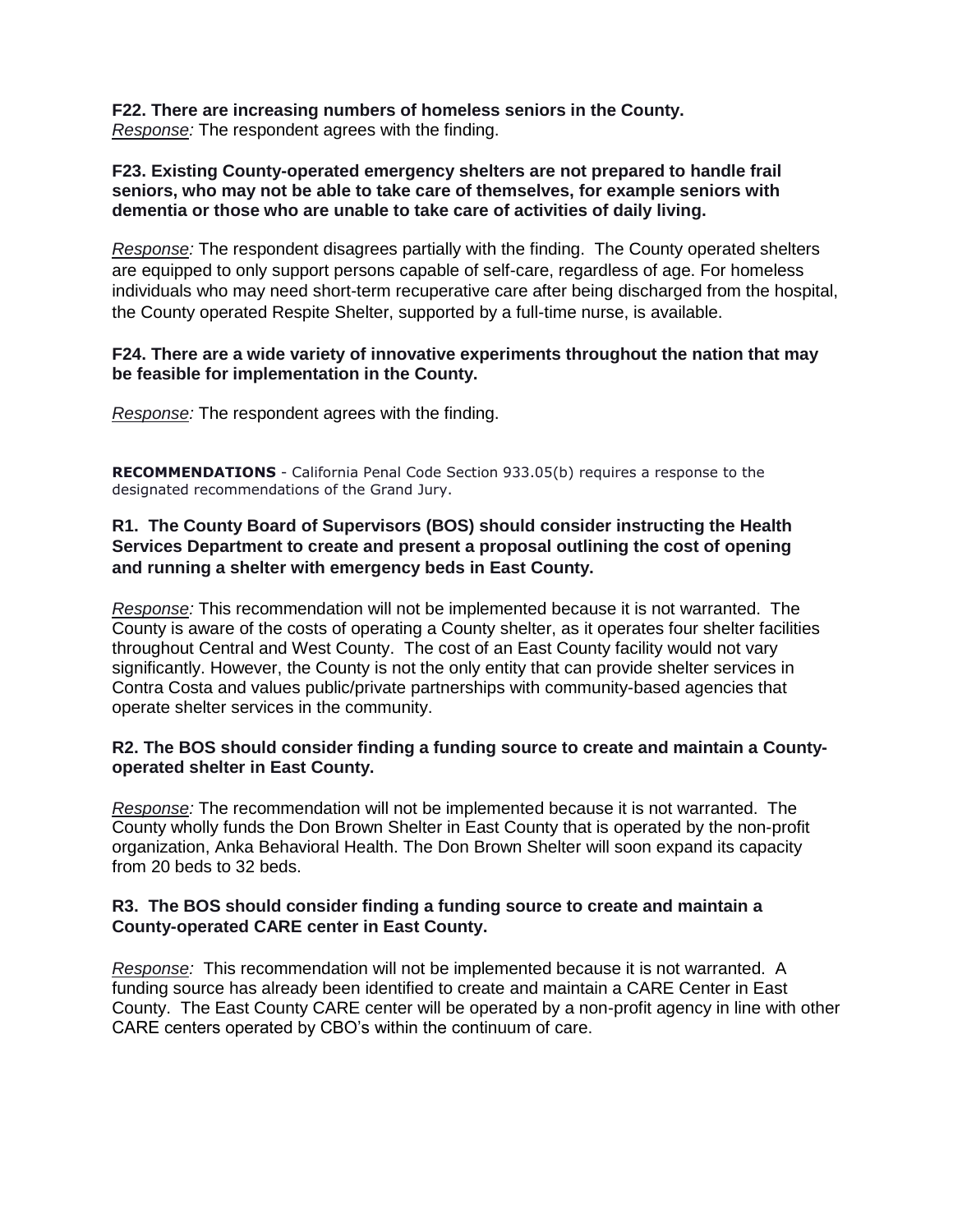#### **R4. The BOS should consider finding a sustainable funding source to increase the number of beds in existing County-operated shelters.**

*Response:* This recommendation will not be implemented because it is not warranted. All County-operated shelters are at maximum occupancy set forth by the planning and fire department.

#### **R5. The BOS should consider finding a sustainable funding source to set up additional County-operated CARE centers.**

*Response:* This recommendation will not be implemented because it is not reasonable. An East County CARE center is in its pre-development stage and is expected to be operated by a nonprofit agency and open in 2018. It will be funded in part by the County. The County works in partnership with non-profit organizations to deliver critical components of the homeless system of care. It is not necessary or always best that the County provides direct services.

#### **R6. The BOS should consider expanding master lease programs.**

*Response:* This recommendation has been implemented by the Health Services Health, Housing, and Homeless Services program as funding and unit availability permits. Master-lease programs are particularly effective in supporting chronically homeless individuals with a complexity of needs.

#### **R7. The BOS should consider looking for opportunities to create additional shelter beds by using unused warehouses, commercial buildings, or motels to make best use of existing unoccupied structures.**

*Response:* This recommendation will not be implemented because it is not reasonable. The County has explored opportunities to create additional shelter beds through the expansion of existing facilities. The Don Brown Shelter, located in Antioch and operated by the non-profit organization, Anka Behavioral Health, is undergoing a facility expansion and will soon increase its capacity from 20 beds to 32 beds. The County provides funding for the operations of this shelter.

#### **R8. The BOS should consider asking the Health Services Department to create a plan for those frail homeless seniors who are demented or unable to take care of activities of daily living.**

*Response:* This recommendation will not be implemented as it is not warranted. The homeless system of care is not the best place to support persons who may suffer from dementia or unable to take care of their activities of daily living. Other County departments and divisions within and outside of the Health Services Department may be better positioned to support the housing and service needs of adults and older adults with significant impairments. Referrals are made as necessary to these programs.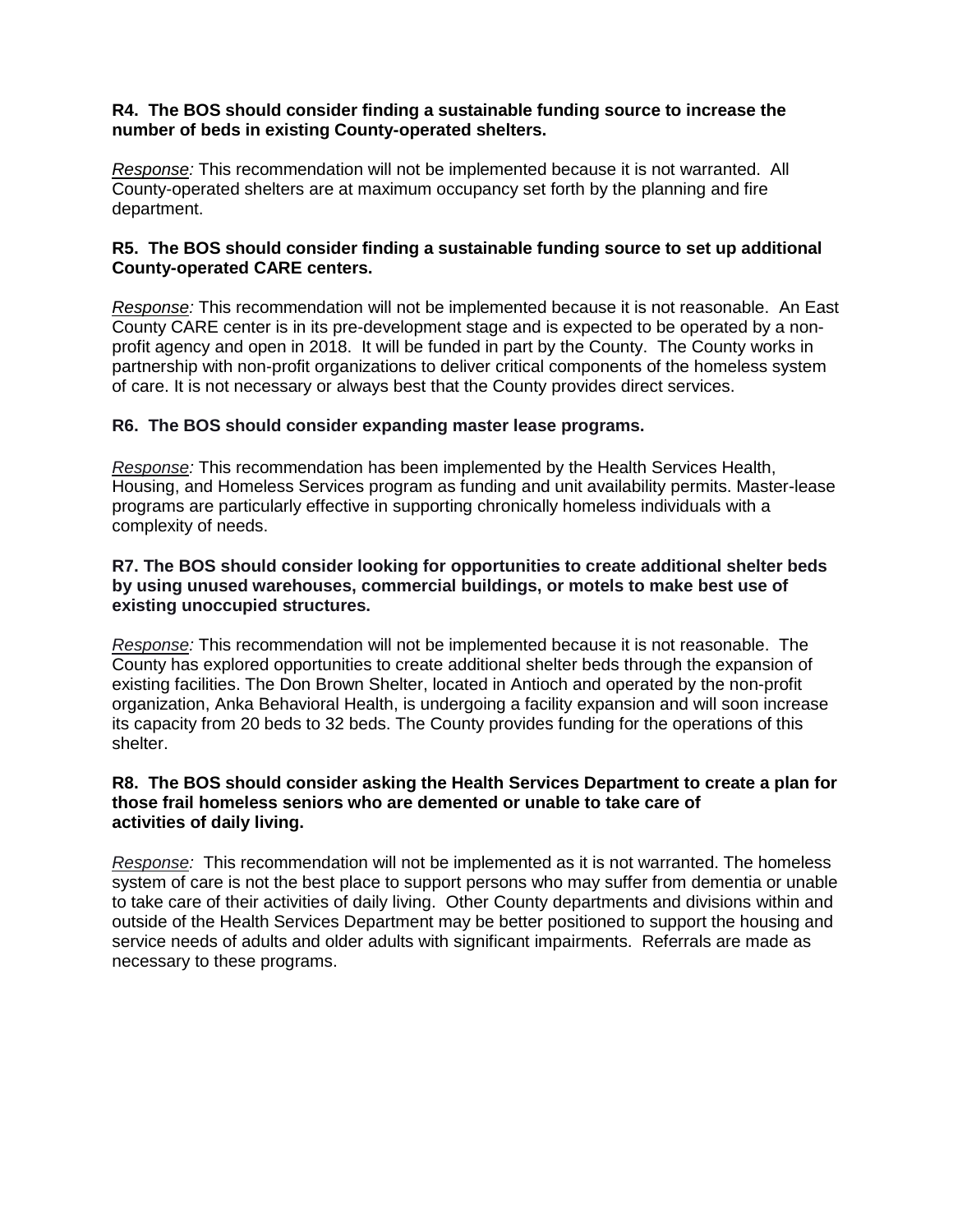### A REPORT BY THE 2016-2017 CONTRA COSTA COUNTY GRAND JURY 725 Court Street Martinez. California 94553

Report 1712

# **More Shelter Beds Needed for the Homeless in Contra Costa County**

APPROVED BY THE GRAND JURY:

Date:  $6/15/17$ 

FOREPERSON NAME

*GRAND JURY FOREPERSON* 

**ACCEPTED FOR FILING:** 

Date:  $6/16/17$ 

**TNER** 

**JUDGE OF THE SUPERIOR COURT**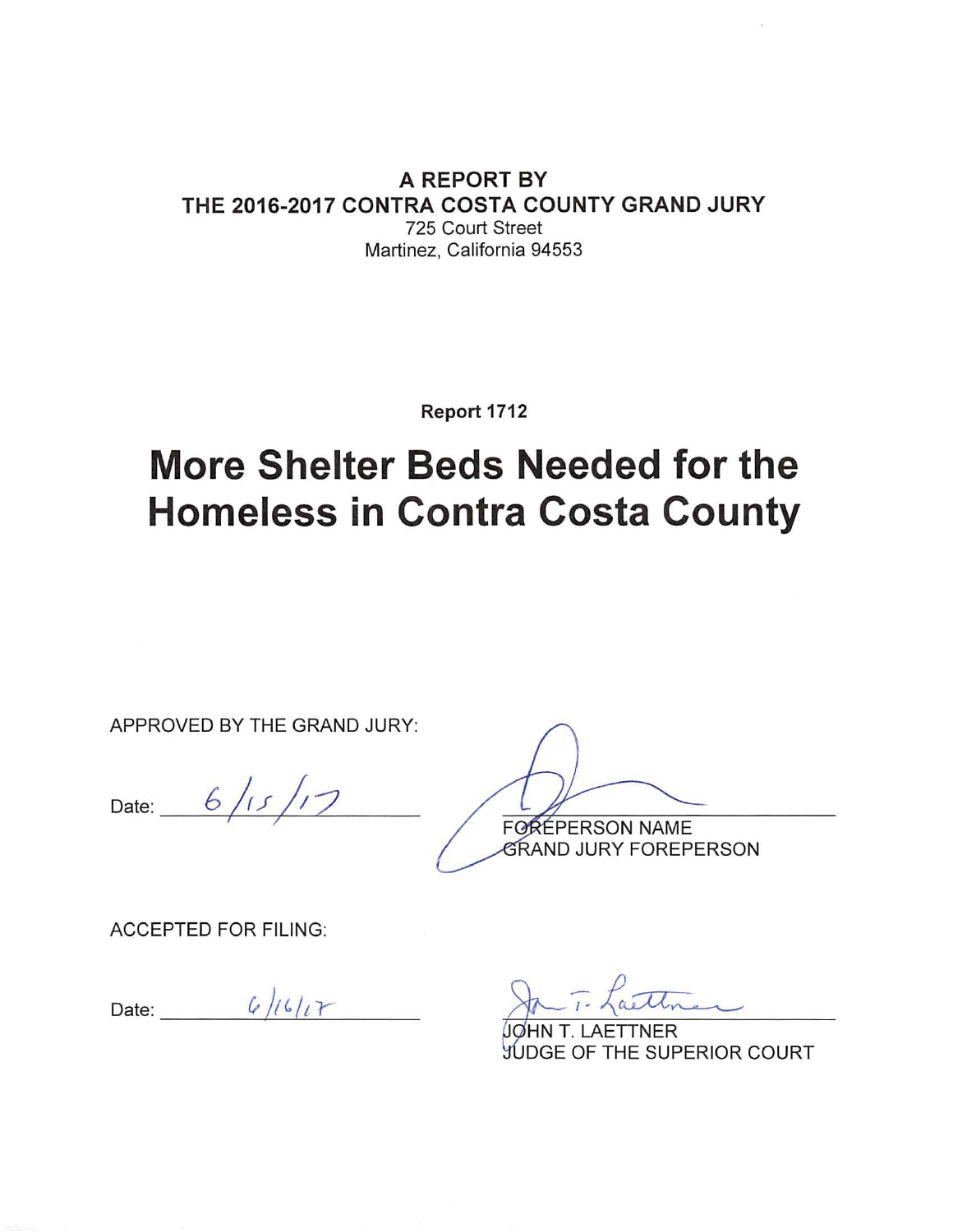Contact: Jim Mellander Foreperson 925-608-2621

Contra Costa County Grand Jury Report 1712

# **More Shelter Beds Needed for the Homeless in Contra Costa County**

# **TO: Contra Costa County Board of Supervisors**

# **SUMMARY**

Homelessness is a social issue impacting all cities in Contra Costa County (County), as well as the unincorporated portions of the County. Based on the County's 2017 Point-in-Time census of homeless people, there were 1,607 homeless persons. Of those who identified as being homeless, 696 were staying in shelters and 911 were sleeping in unsheltered places. This census highlights the shortage of emergency beds and shelter space and the shortage of low income affordable housing in the County.

To better coordinate the County's efforts to address homelessness, the County's Health Services Department has reorganized with a new division named "Health, Housing, and Homeless Services." Included in that reorganization is the creation of the Coordinated Entry program, which reaches out to homeless people, helps connect them with services, establishes a case management system, and helps them stay connected on the path toward permanent housing. To assure the success of Coordinated Entry, the County needs to provide additional emergency shelters with beds, CARE centers, and partner with developers or non-profits to create affordable housing for low income people.

More specifically, the County needs to allocate funds to establish an emergency shelter and CARE Center in East County, similar to the existing facilities in Central County. Second, the existing shelter capacity in Central and West County should be expanded so that the homeless who are helped by Coordinated Entry program have a safe place to sleep. Third, the County needs to develop a business plan to maximize the best use of its resources, including money and real estate holdings, owned or leased, so the number of affordable housing units for low income County residents is increased.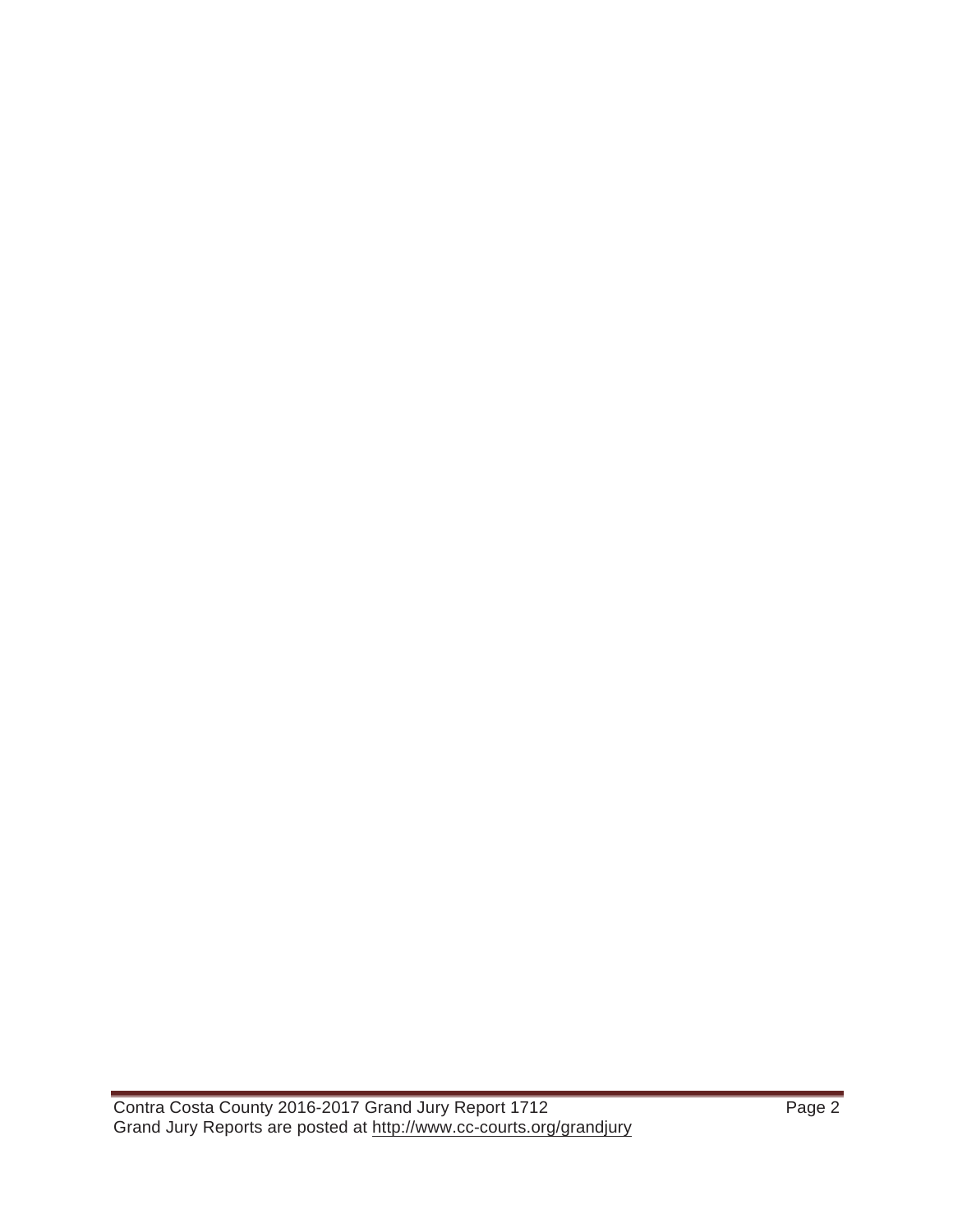# **METHODOLOGY**

As part of its investigation, the Grand Jury:

- Interviewed people whose jobs intersect with the homeless, including city and county police, outreach volunteers, a homeless veteran, concerned citizens, County employees, and non-profit organizations
- Visited a non-profit shelter, county-run shelters, an annual homeless fair, Continuum of Care meetings, and the County Medical Center
- Learned about the PIT tracking system used to tabulate homeless people
- Reviewed homeless reports issued by Marin, Solano, and San Francisco County Grand Juries
- Reviewed Point-in-Time census data, the "Cost of Homelessness Report," HUD program details, and online articles featuring innovative methods used by other agencies to relieve homelessness

# **BACKGROUND**

### **Homeless Census**

"Unsheltered homeless persons" are those who live in encampments, cars, under freeway overpasses or other locations not designed for human habitation. Causes of homelessness include job loss, low-paying, part-time employment, mental illness, chronic substance abuse, and domestic violence.

There is a prescribed national method for counting homeless people. The Federal Housing and Urban Development department (HUD) calls it the Point-in-Time (PIT) census. This is a "snapshot in time" conducted on a specified day(s) in January according to federal rules. The accuracy of the PIT count of homeless persons depends on the thoroughness of the outreach teams that collect data.

Most of the people interviewed who have direct contact with the homeless, believe the PIT figures are low. Their estimates varied from 20% to 50% below the actual number of homeless people. The three most common reasons given for the underestimation in the PIT count are:

- 1. The limited timeframe for counting people reduces the ability to find encampments and isolated people.
- 2. The January date misses those who "couch surf" or stay with friends because it's cold.
- 3. Individuals who do not want to be counted know how to avoid contact on the count days.

Nevertheless, the PIT census is relied upon as the official number of homeless people.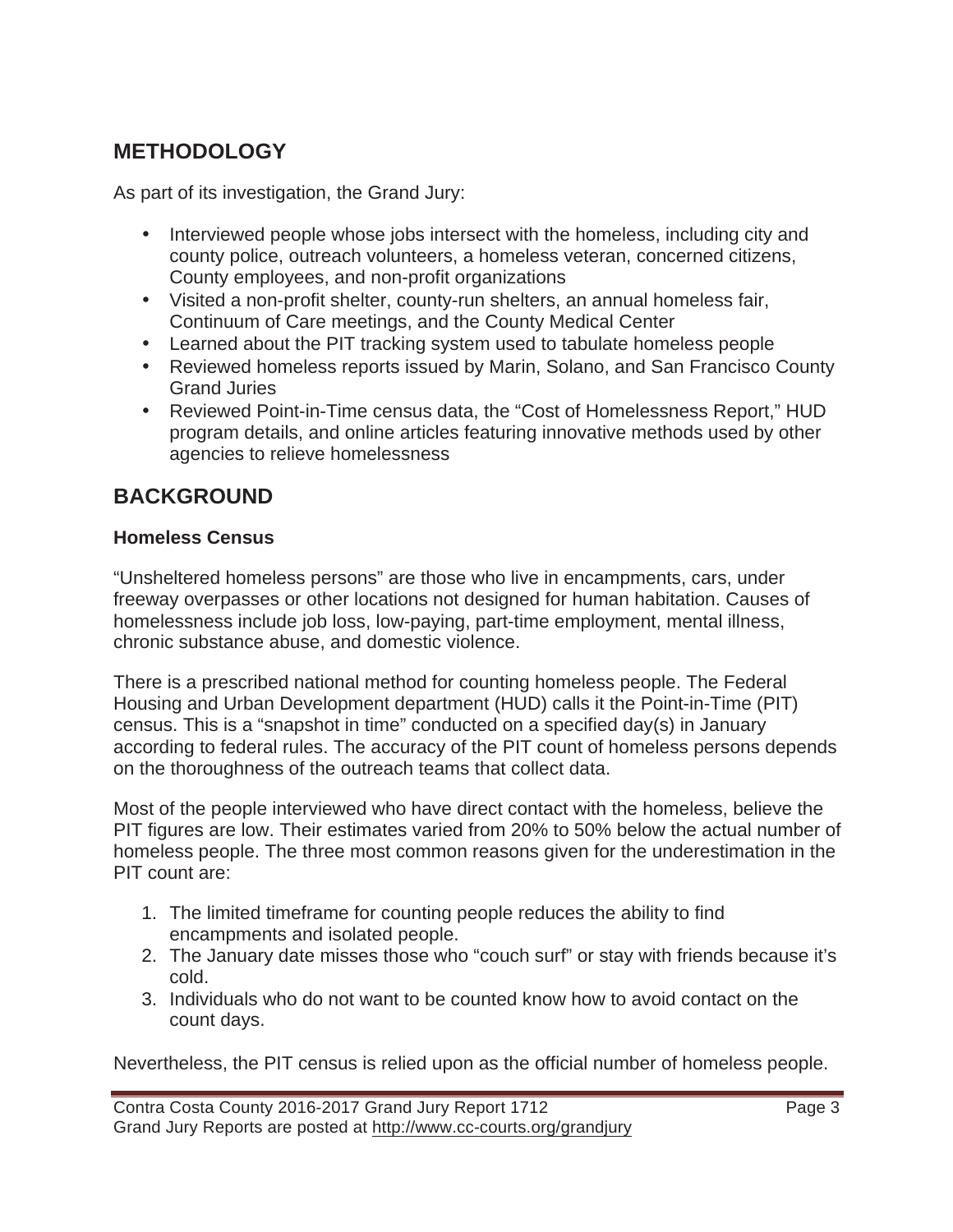More specifically, the PIT count shows that between 2015 and 2016 the West and Central County count went down by 45% and the East County count increased by 33%. It also indicates a 90% increase in homeless seniors. Seniors, who often live on a fixed income, are particularly vulnerable to rising rents. Due to the number of homeless seniors, emergency shelters need to be able to accommodate the needs of frail seniors, including those with dementia or disabilities.

As shown in the chart below, 418 emergency shelter beds exist. At the same time, there are over 900 people without a place to sleep. The County's "unsheltered homeless" rate is 57% while the national average is 32%, as reported by HUD.

| Year    | <b>PIT Homeless</b><br>Count | <b>Sheltered</b><br><b>Homeless</b> | <b>Unsheltered</b><br><b>Homeless</b> | <b>Unsheltered</b><br><b>Homeless Rate</b> | <b>Reported Bed</b><br>Count |
|---------|------------------------------|-------------------------------------|---------------------------------------|--------------------------------------------|------------------------------|
| 2011    | 2415                         | 925                                 | 1490                                  | 62%                                        | 498                          |
| 2012    | 2386                         | 896                                 | 1490                                  | 62%                                        | 484                          |
| 2013    | 2000                         | 671                                 | 1317                                  | 66%                                        | 394                          |
| 2015    | 2030                         | 704                                 | 1326                                  | 65%                                        | 527                          |
| 2016    | 1730                         | 620                                 | 1110                                  | 64%                                        | 418                          |
| $2017*$ | 1607                         | 696                                 | 911                                   | 57%                                        |                              |

### **PIT Count Results**

\*The 2017 data is preliminary and shows a 7% decrease in the total number of homeless in the County. The actual 2017 census numbers may vary from those shown above when the full report is issued.

# **The County's Situation**

Contra Costa County's Mission Statement is:

"Contra Costa County is dedicated to providing public services which improve the **quality of life** of our residents and the economic viability of our businesses."

A homeless State of Emergency was declared by the County Board of Supervisors (BOS) in 1999 and has been routinely reaffirmed every 30-60 days by BOS vote since that time. This action would qualify the County for additional money if California were to declare a statewide emergency.

### **The Cost of Homelessness**

In fiscal year 2013-14, there were more than 6,600 individuals who were homeless and accessed homeless services and assistance. Almost half of these homeless, 3,170 people, utilized hospital, outpatient clinic or behavioral health services, at a cost of over \$45 million. Sixty-four percent of the costs were for primary care, thirty-one percent for mental health services, and five percent for substance abuse services. The analysis also revealed that only 12% or 398 homeless people were responsible for 75% of the \$45 million. Those 398 people incurred costs, which were born by the County, of over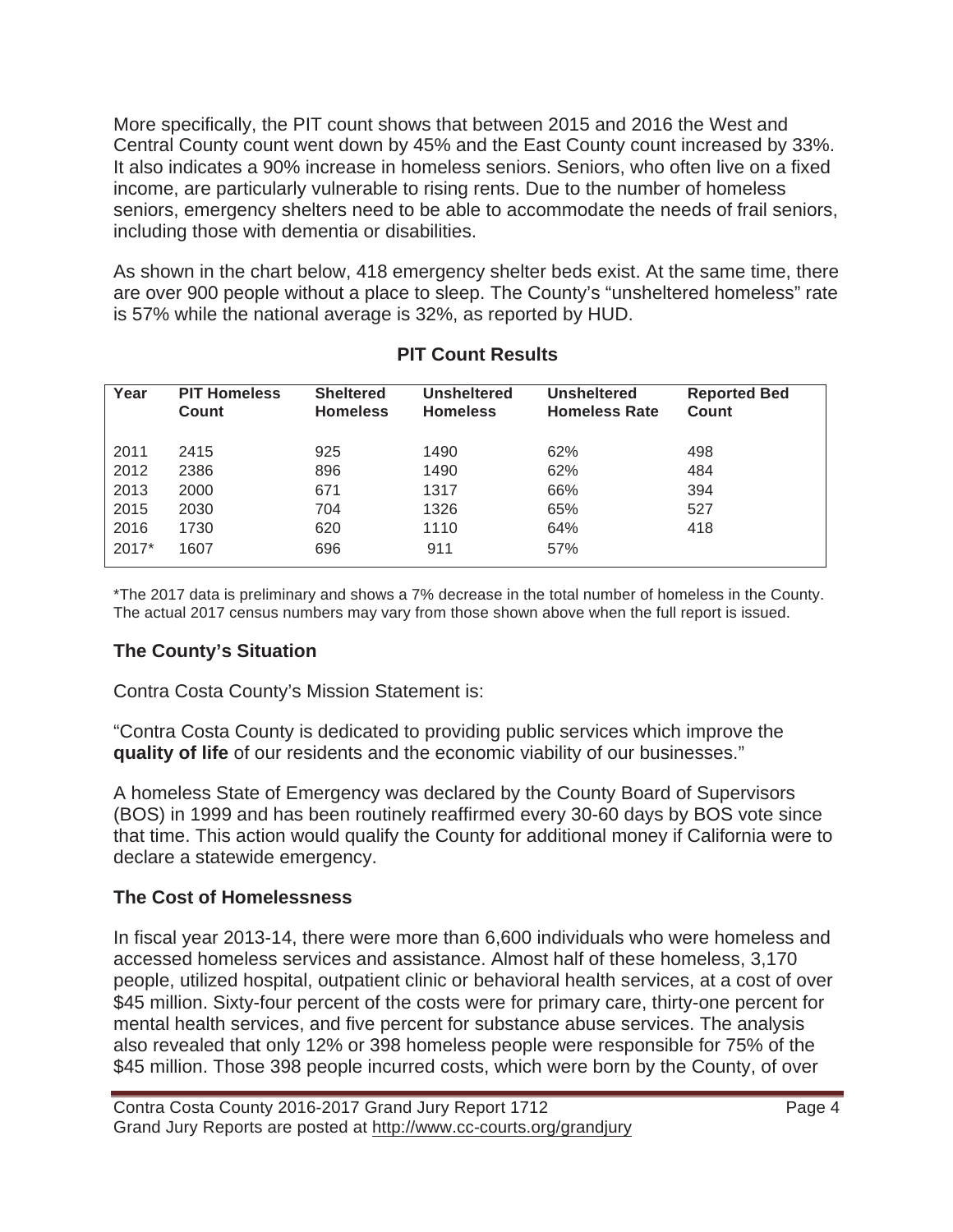\$32 million, an average of \$80,522 per person. The remaining 2,772 people, averaged \$4,823.00 each.

Other immeasurable costs associated with homelessness include police time, jailrelated costs, social services, and donations provided by churches/charities. There is also the pollution of east County waterways by encampments, the cost of removing encampments, and the refuse from the homeless sleeping on sidewalks and in the doorways of local businesses. The total of these immeasurable costs may likely exceed the cost of housing the homeless in shelters.

# **Reliance on Federal Assistance**

The bulk of the County's funds for helping the homeless come primarily from the Housing and Urban Development (HUD), a federal agency. Federal regulations determine how the application and award process is conducted. The awarded money must be spent on certain programs and requires regular reporting and billing for reimbursement of expenditures. The money spent on staff salaries to comply with the maintenance of these administrative tasks cannot be spent on direct services to homeless people and is only a fraction of the total administrative cost.

HUD has several programs that provide funds to the County. The program most relevant to the homeless issue is Continuum of Care (CoC). The CoC is a group of county and city employees and non-governmental organizations that meet and strategize to find and provide help, affordable housing, rental assistance, and services for the homeless. The Emergency Solutions Grant (ESG) program helps reduce homelessness by providing limited funds for rental assistance and emergency shelters. The Community Development Block Grant (CDBG) program is also a program devoted to helping poor people who may be on the brink of homelessness.

# **What's Been Done?**

In May 2004, the County's Health Services department published a document titled "Ending Homelessness in Ten Years: A County-Wide Plan for The Communities of Contra Costa County." It was implemented by the Homelessness Inter-Jurisdictional Inter-Departmental Work Group (HIJIDWG). However, at the end of ten years, there was no end to homelessness.

In October 2014, the Contra Costa Interagency Council on Homelessness (CCICH), evolved from HIJIDWG. It published an update to the previous ten-year plan titled "Forging Ahead Towards Preventing and Ending Homelessness." This plan focused on providing housing using rental assistance vouchers. It described progress made during the previous ten years and the program relied on federal funding, with its ever-evolving requirements. The program also implemented Annual Action Plans, which are required by HUD to qualify for grants.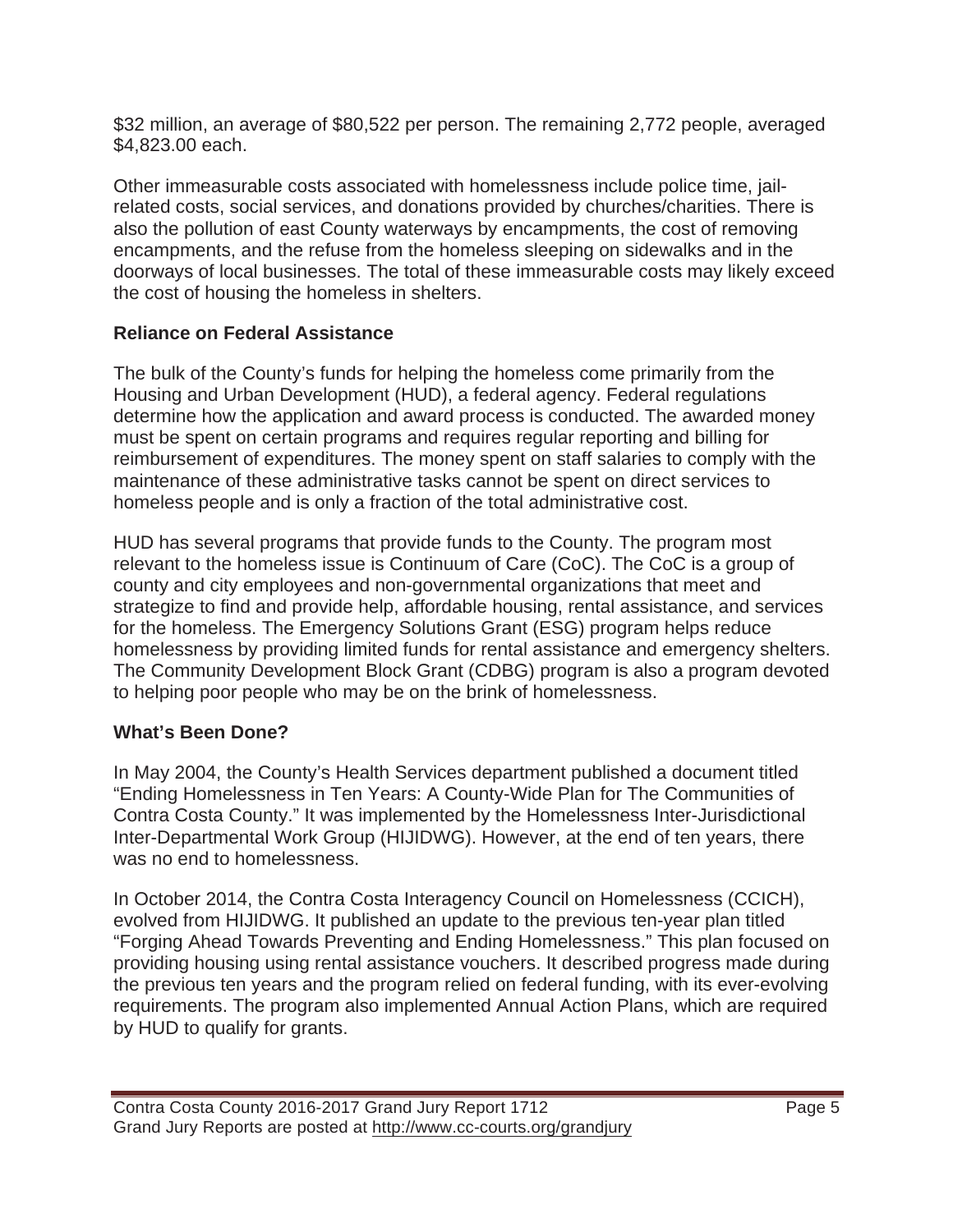In January 2016, the California Department of Housing and Community Development produced a statewide housing assessment titled: "California's Housing Future: Challenges and Opportunities." This report says that 180,000 new homes or living units should have been built in California over the last ten years to keep pace with demand. However, during that time, only 80,000 were built.

In August 2016, the County created the "Health, Housing, and Homeless Services" division of the Health Services Department, which acknowledges the importance and interconnectivity of health, housing and homeless services. Under the department's hierarchy, the Homelessness Division Director reports directly to the County's Health Services Director.

The County's Housing Authority is currently using rental assistance vouchers to help poor people obtain housing, rather than creating new or increasing the number of public or private housing units. The annual "Single Audit" of federal funds granted to Contra Costa County includes a summary of federal expenditures by the Contra Costa County Housing Authority. For fiscal year ending June 30, 2016, federal funds received were \$98 million. Of that, 7% was allocated for public housing rehabilitation and development and 93% for rental assistance vouchers.

Shelter Inc. is a local non-profit company that has used master leases to encourage private landlords to open over 200 housing units to marginal tenants. In the master lease agreement, Shelter Inc. is the lessor of record. It then sublets the unit to the tenant who it is assisting. Master leases leave Shelter Inc. with the risk of damage or non-payment of rents. Master leases also make it possible to subsidize rents so that the sublet rental rate can be different from the master lease rental rate. Background text here.

# **DISCUSSION**

# **Action Plan – Coordinated Entry**

In compliance with Federal regulations, the County used a 2015 HUD grant valued at \$550,344.00 plus its 2016 HUD Continuation of Care grant of \$1,392,631.00, for a total of \$1,942,975.00 to re-engineer the delivery of homeless services under the name of Coordinated Entry. The focus of Coordinated Entry is to make it easier for a homeless person to access and stay connected with services while being assisted in finding permanent housing. Through Coordinated Entry, the homeless are interviewed and ranked for services based on need, age, mobility, medical condition, and other factors, rather than being helped via the previous convention of first come, first served.

Coordinated Entry is being implemented under the principal of "Housing First." It has been determined that people with a home or shelter bed are better able to take care of themselves, more likely to stay healthy, require less medical care, have the ability to receive mail and are better able to apply for employment. Affordable housing is critical to reducing the number of homeless people. Until there is enough affordable housing for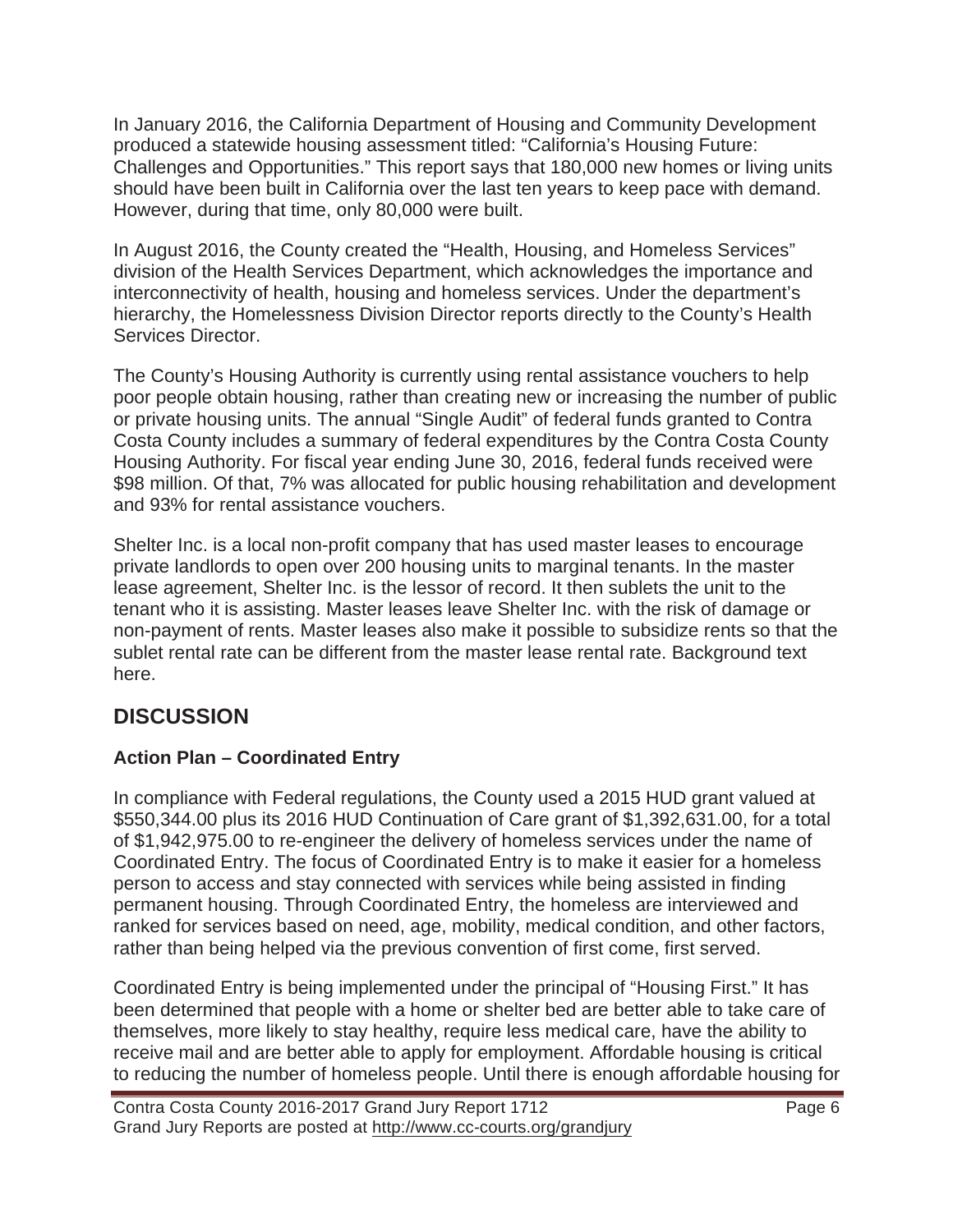all of the low-income people who require it, it is important that the County increase the number of beds available in its emergency shelters. Emergency shelters become the housing in "Housing First." People in shelters are in a better position to become selfsufficient, as opposed to those who are living on the streets.

Coordinated Entry has three main elements: CORE Outreach, CARE Centers, and 211.

CORE Outreach teams, working days and evenings, go into the field to reach homeless people, assess them, and refer them to shelters or services. Currently, there are two teams, and three additional teams are planned for later in 2017. All CORE teams are dispatched by the County and may be called upon by police officers to help the homeless. These teams help avoid the costs of some homeless being transported to hospital emergency rooms and, others being arrested and sent to jail. The cities of Pleasant Hill/Martinez and Concord/Walnut Creek are partnering to form and pay for their own CORE teams.

CARE Centers are multi-service centers for daytime use. They do not have emergency overnight beds. They evaluate people and coordinate with CORE teams for follow-up. They provide meals, showers, laundry, counseling, help with completing applications for benefits, help with finding housing, mail service and a variety of day services. They are open from 8:00 am to 5:00 pm. When they close, the homeless must fend for themselves on the streets.

211 is an existing service reached by dialing 211 or accessing it on a computer via 211.org. Phone calls are answered by the County Crisis Center.

### **Number of Shelters**

Below is the current list of emergency shelters in the County that were reported to HUD. All of these shelters are open and operating at capacity.

# **List of Emergency Shelters with Overnight Beds**

| <b>Shelter</b><br><b>Sponsor</b> | <b>Shelter Name</b>                  | <b>Population</b>                        | <b>Beds</b> | <b>Comment</b>                                                                                                           |
|----------------------------------|--------------------------------------|------------------------------------------|-------------|--------------------------------------------------------------------------------------------------------------------------|
| CC Health<br><b>Services</b>     | Concord and<br>Brookside ES          | Single men,<br>single women              | 166         | 15 beds reserved for veterans, plus 20<br>overflow beds. Two shelters, one located<br>in Concord, the other in Richmond. |
| CC Health<br><b>Services</b>     | Philip Dorn<br><b>Respite Center</b> | Single men,<br>single women              | 26          | For people recently discharged from the<br>hospital, located in Concord next to the<br>Concord shelter.                  |
| CC Health<br><b>Services</b>     | Calli House                          | Youth (18-24)<br>and Children<br>(14-17) | 18          | Located in Richmond next to the<br>Brookside shelter.                                                                    |

*418 Year-Round beds plus 22 over-flow and 66 seasonal beds*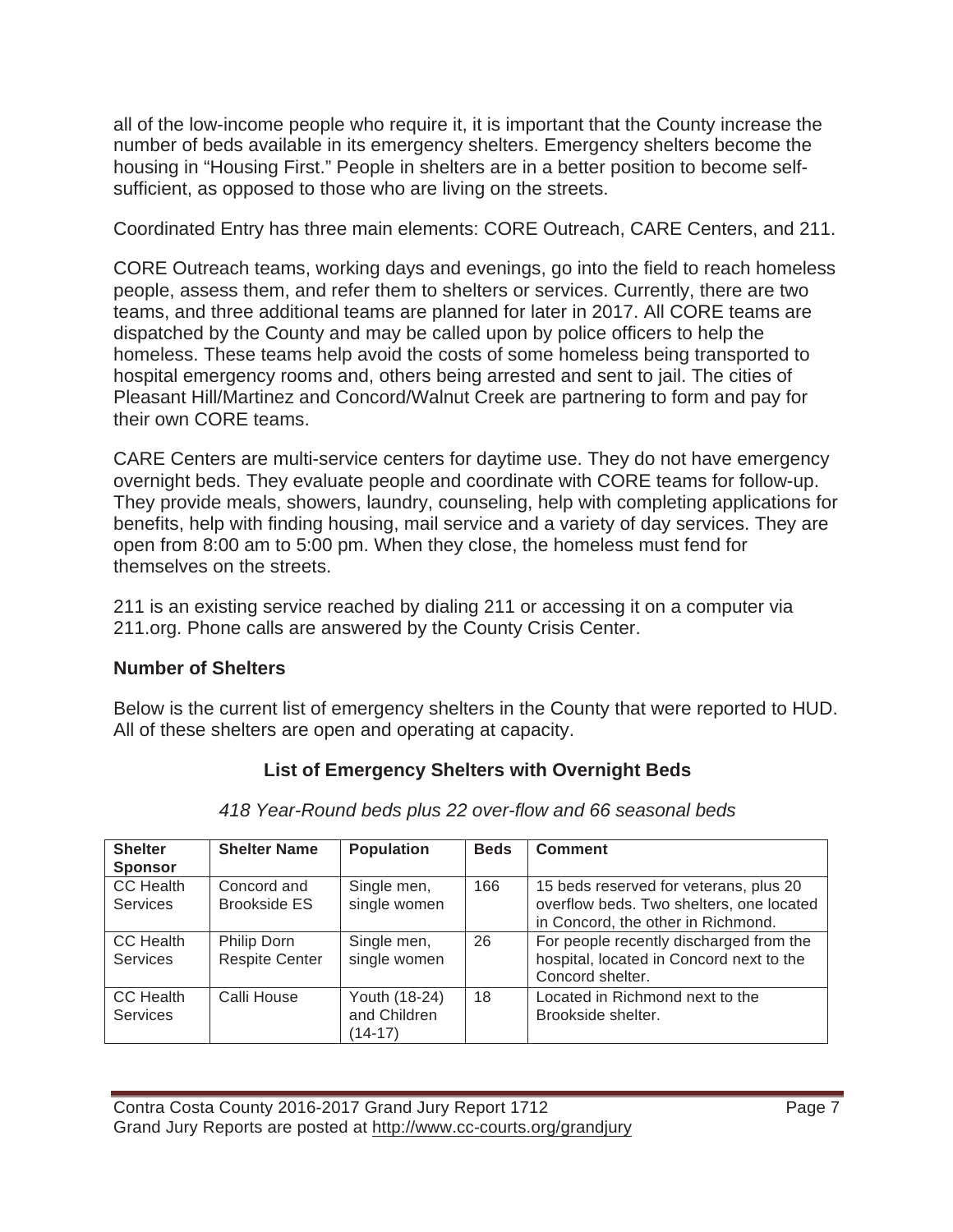| Stand! for<br><b>Families</b><br>Free of<br>Violence   | Emergency<br>Shelter                    | Single women,<br>women<br>w/children | 24 | Located near Concord.                                                                                                                                                                                                                                                                                                                     |
|--------------------------------------------------------|-----------------------------------------|--------------------------------------|----|-------------------------------------------------------------------------------------------------------------------------------------------------------------------------------------------------------------------------------------------------------------------------------------------------------------------------------------------|
| Anka<br><b>Behavioral</b><br>Health                    | East County<br><b>Shelter</b>           | Single men,<br>single women          | 20 | Plus 2 overflow beds, located in Antioch.                                                                                                                                                                                                                                                                                                 |
| Greater<br>Richmond<br>Interfaith<br>Program<br>(GRIP) | Emergency<br>Shelter                    | Families<br>w/children               | 75 | Located in Richmond.                                                                                                                                                                                                                                                                                                                      |
| Shelter Inc.                                           | <b>Mountain View</b><br>House           | Families<br>w/children               | 39 | Located in Martinez.                                                                                                                                                                                                                                                                                                                      |
| Bay Area<br>Rescue<br><b>Mission</b><br>(BARM)         | Men's ES                                | Single men                           | 50 | The BARM men's dormitory is larger<br>than reported. BARM also has a large<br>dormitory for single women and women<br>with children, which was not reported to<br>HUD. BARM is a faith based facility and<br>does not accept public money. The<br>coordination with the Continuum of Care<br>and PIT is informal. Located in<br>Richmond. |
| Interfaith<br>Council of<br>Contra<br>Costa            | <b>Winter Nights</b>                    | Families<br>w/children               | 30 | Operating 7 months from October to<br>May, located among churches in Central<br>and East County on a two-week rotating<br>basis.                                                                                                                                                                                                          |
| Trinity<br>Center                                      | <b>Trinity Winter</b><br><b>Shelter</b> | Single men,<br>single women          | 36 | Operating 4 months from December to<br>March, located in Walnut Creek.                                                                                                                                                                                                                                                                    |

West County has two County shelters, Central County has one, and East County has none although there is a current proposal to create one. Although the 2016 PIT census indicated a 33% increase in homeless people in East County, the County has not acted quickly to establish a shelter there.

# **Alternative Housing Options**

As part of the County's dedication to providing services to improve the quality of life of its residents and the economic viability of its businesses, the County should explore opportunities to partner with developers, non-profits, and others interested in increasing the number of affordable housing units available to low-income residents.

There are various ways to address homelessness and the critical housing shortage through innovative solutions, such as re-purposed warehouses, commercial buildings, and motels. Streamlining zoning and permit processes to promote accessory living units, allowing master leases, tiny houses, mobile home clusters, and pre-fab refugee camp type huts are all feasible ideas to maximize the use of under-utilized real estate and increase the inventory of affordable housing for low income people.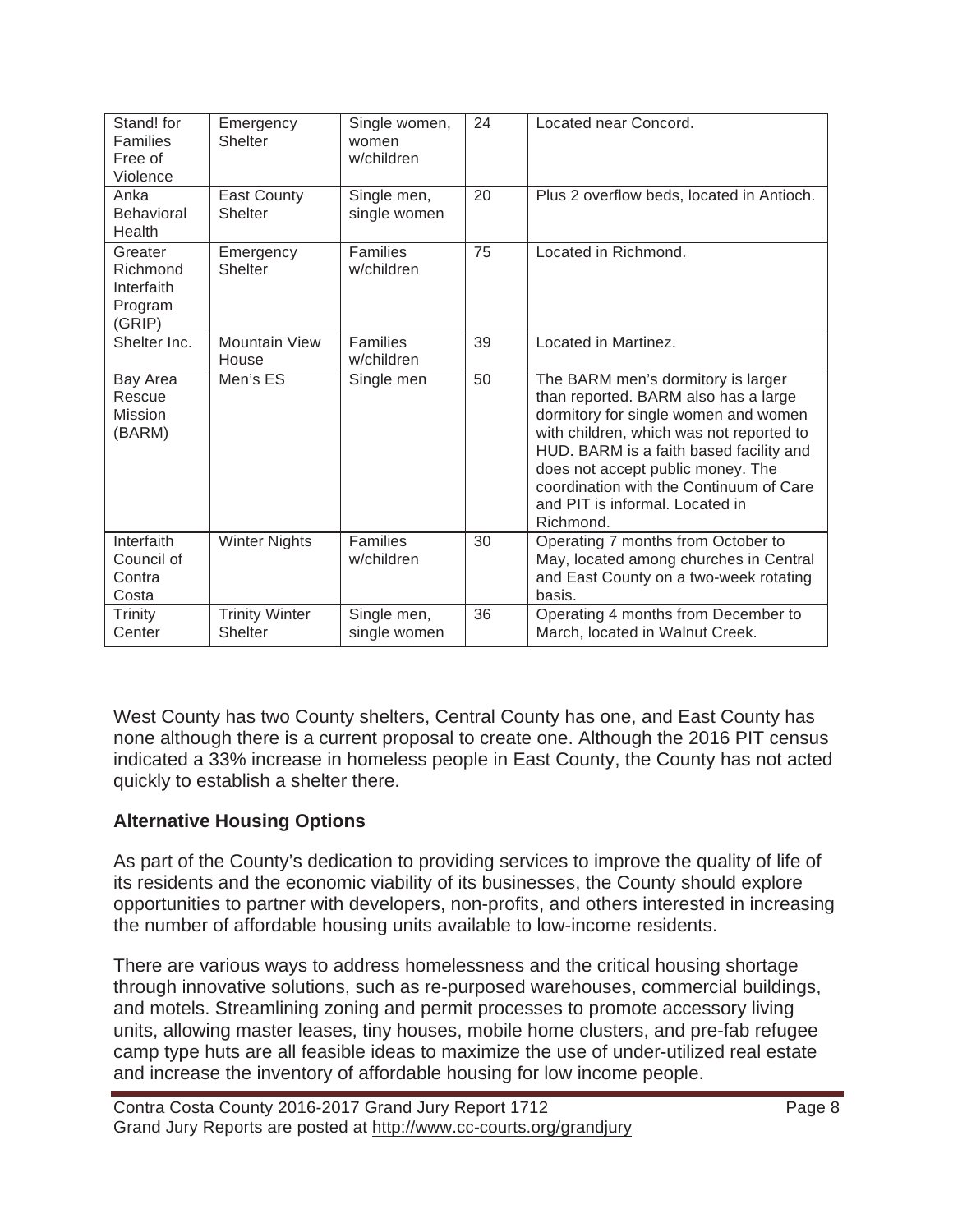### **Agencies**

There are three separate County departments working on issues related to homelessness: Conservation and Development, Employment and Human Services, and Health Services. Additionally, the Contra Costa County Housing Authority works on these issues. These departments and the Housing Authority must collaborate and share available funds. While they have different priorities and target populations, and their services do not entirely overlap, they are doing their best to collaborate to resolve the homeless issue. However, to resolve the problem, more still needs to be done.

### **Conclusion**

The homeless situation in Contra Costa County is large enough to justify the effort to find additional funds to provide more shelter beds for the homeless. By closely examining the current County budget, with an eye toward pooling together enough money to establish an East County shelter and CARE center, the County could realize a financial benefit of reduced Health Service costs for the homeless that would be sufficient to cover the cost of investment.

It appears that the County has been slow to react and has not taken sufficient steps to deal with the homeless problem. The County does enough to maintain the programs funded by HUD, but needs to do more to ensure that there are adequate services, shelters, and beds for all. Providing 418 beds for 1,607 homeless people is inadequate. With an increase in the number of complaints and visibility of the homeless, which can occupy a great deal of a police officers' time, some local police department chiefs are finding money in their budgets to create homeless outreach teams that help direct the homeless to the shelters and care centers.

# **FINDINGS**

- F1. There is a shortage of low-income housing in the County.
- F2. Because of very little affordable housing availability, the County's emergency shelters and CARE centers are vital resources to the homeless.
- F3. The County is dependent on HUD for grants that provide the bulk of the money expended by the County to help the homeless.
- F4. Regulatory compliance associated with the receipt of HUD funds results in an administrative cost to the County, which is not fully reimbursed by HUD.
- F5. The County structures its homeless programs to meet local needs and in accordance with HUD compliance mandates.
- F6. East County lacks an emergency shelter that is operated by the County.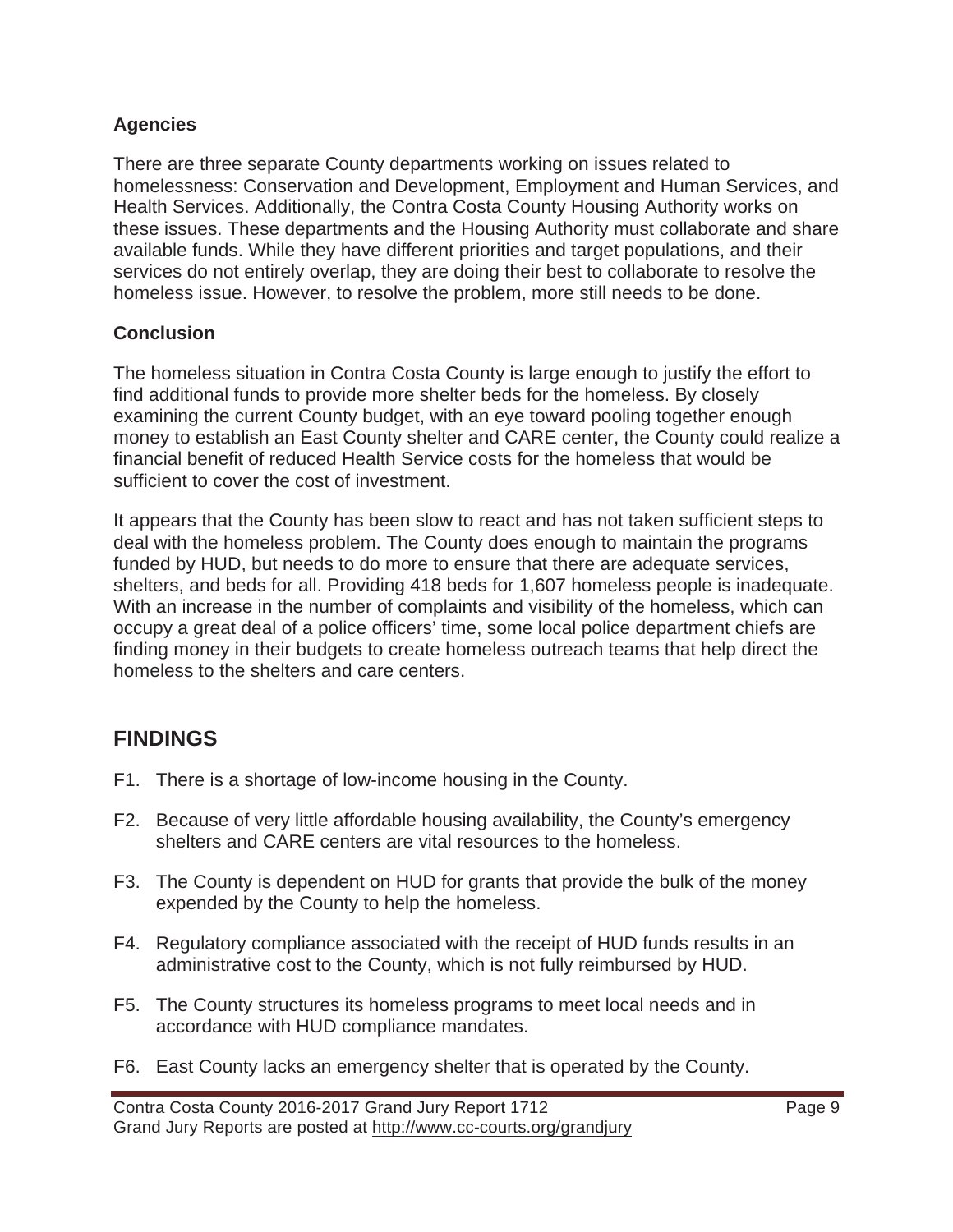- F7. East County has a CARE center that is run by a non-profit.
- F8. West County has an emergency shelter that is operated by the County.
- F9. West County lacks a CARE center that is operated by the County.
- F10. Central County has an emergency shelter that is operated by the County.
- F11. Central County has a CARE center that is operated by the County.
- F12. Caring for the homeless is expensive; reducing these costs through better shelter and primary medical care could provide savings.
- F13. Better shelter and primary medical care could reduce the costs associated with caring for the homeless.
- F14. Recently implemented Coordinated Entry helps improve the coordination of homeless services.
- F15. Through its new Health, Housing, and Homeless Services division, Health Services is the responsible County department for reducing homelessness.
- F16. The recently implemented Coordinated Entry helps homeless people obtain services they need.
- F17. The success of Coordinated Entry is partly dependent upon the creation of more County-operated emergency shelters and beds.
- F18. The County's CORE Outreach dispatch may be called by police departments to help the homeless obtain services instead of other costly alternatives such as taking them to emergency room or, in some cases, arresting them.
- F19. The County funds CORE teams and a central dispatch to facilitate coordination of services for the homeless.
- F20. The lack of enough overnight shelter beds may prevent the Coordinated Entry CARE Centers and CORE Outreach teams from being as effective as they otherwise could be.
- F21. Shelter Inc. has an existing master lease program that has been effective in creating more housing for those who are homeless or at risk of becoming homeless.
- F22. There are increasing numbers of homeless seniors in the County.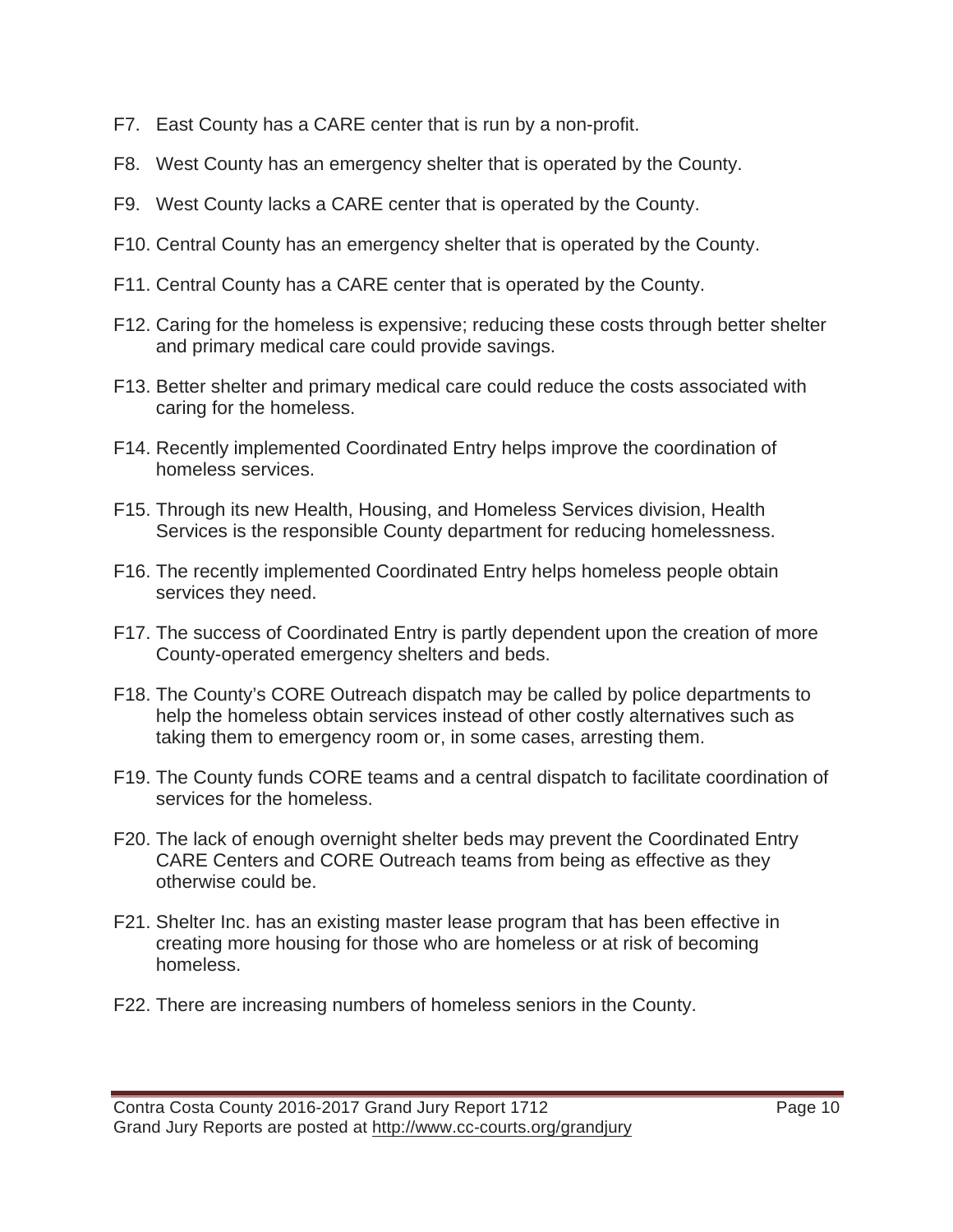- F23. Existing County-operated emergency shelters are not prepared to handle frail seniors, who may not be able to take care of themselves, for example seniors with dementia or those who are unable to take care of activities of daily living.
- F24. There are a wide variety of innovative experiments throughout the nation that may be feasible for implementation in the County.

# **RECOMMENDATIONS**

- R1. The County Board of Supervisors (BOS) should consider instructing the Health Services Department to create and present a proposal outlining the cost of opening and running a shelter with emergency beds in East County.
- R2. The BOS should consider finding a funding source to create and maintain a County-operated shelter in East County.
- R3. The BOS should consider finding a funding source to create and maintain a County-operated CARE center in East County.
- R4. The BOS should consider finding a sustainable funding source to increase the number of beds in existing County-operated shelters.
- R5. The BOS should consider finding a sustainable funding source to set up additional County-operated CARE centers.
- R6. The BOS should consider expanding master lease programs.
- R7. The BOS should consider looking for opportunities to create additional shelter beds by using unused warehouses, commercial buildings, or motels to make best use of existing unoccupied structures.
- R8. The BOS should consider asking the Health Services Department to create a plan for those frail homeless seniors who are demented or unable to take care of activities of daily living.